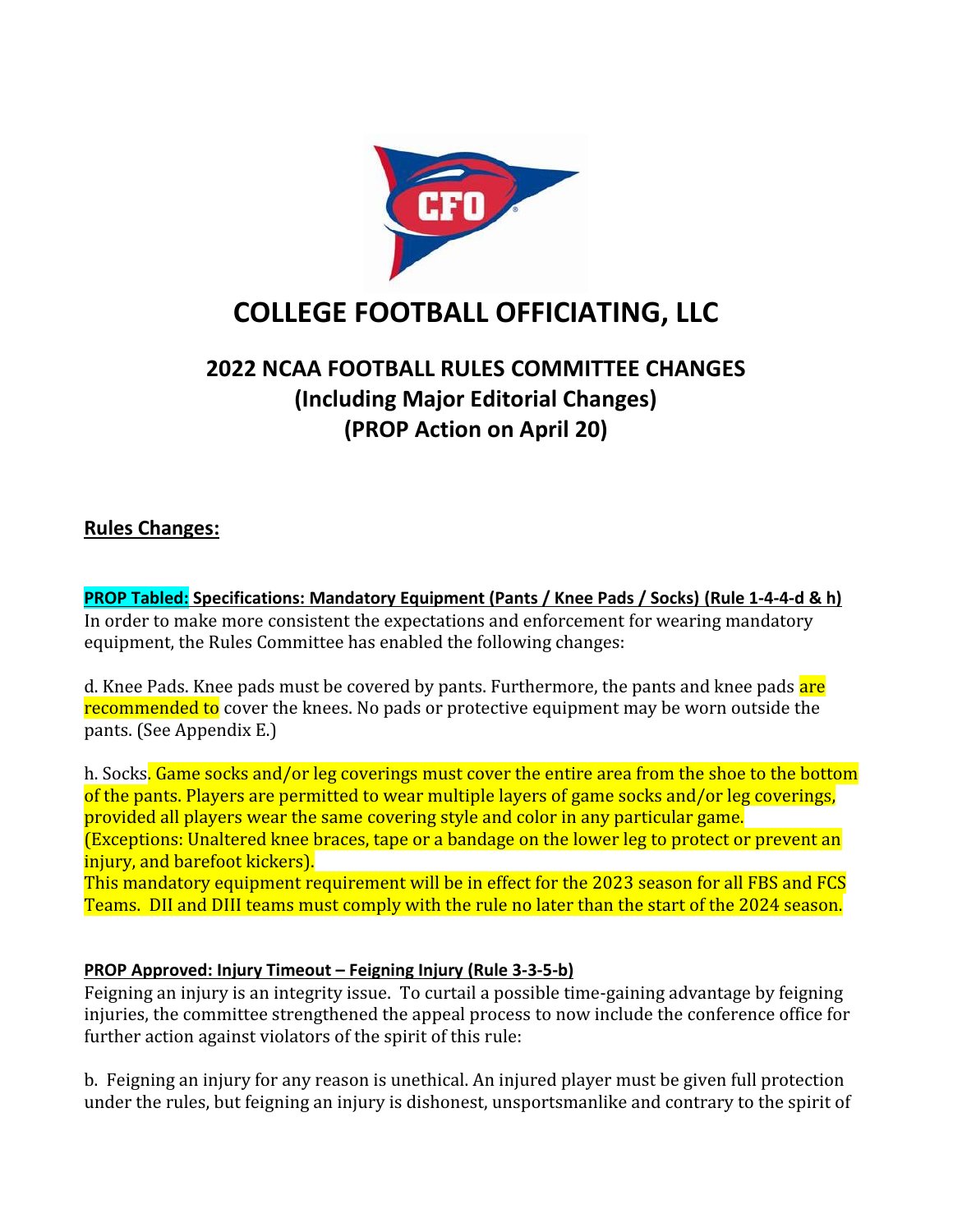the rules. For questionable game action, an institution or conference has the option to consult the national coordinator of football officials who would then facilitate a video review. After the review, the national coordinator will communicate any findings to the conference office for further action. Attention is directed to the strongly worded statement in The Football Code (Coaching Ethics, Section g).

## **PROP Approved: Ball Declared Dead – Sliding Ball Carrier (Rule 4-1-3-r)**

A ball carrier who slides feet first is protected as a defenseless player and is considered down as soon as any part of their backside is lowered. The rule is in place to protect players who give themselves up and is designed to minimize contact. When a player starts or simulates a slide, the play must be considered over in order to allow defenders to pull up and avoid / minimize contact with the ball carrier:

ARTICLE 3. A live ball becomes dead and an official shall sound their whistle or declare it dead:

r. When a ball carrier obviously begins a feet-first slide. Any time a ball carrier simulates or fakes a feet-first slide, the ball should be declared dead by the on-field officials at that point.

## **PROP Approved: Illegal Block or Contact – Fair Catch (Rule 6-5-4)**

A receiver that makes a fair catch signal during a kick and subsequently blocks an opponent has committed a foul. This block is not considered a personal foul. Thus, the penalty will be modified to 10-yards. If any personal foul is committed in conjunction with this blocking action, then the personal foul penalty enforcement will be followed:

ARTICLE 4. A player of Team B who has made a valid or invalid signal for a fair catch and does not touch the ball shall not block or foul an opponent during that down (A.R. 6-5-4-I and II).

**PENALTY—Free kick: Receiving team's ball 10 yards from the spot of the foul [S40]. Scrimmage kick: 10 yards, postscrimmage kick enforcement [S40]. If a Personal Foul is committed in conjunction with this action, the penalty is 15 yards and flagrant offenders shall be ejected or disqualified.**

## **PROP Approved: Illegal Touching - Penalty (Rule 7-3-11)**

The Illegal Touching penalty will now include a loss of down:

ARTICLE 11. No originally ineligible player while inbounds may intentionally touch a legal forward pass until it has touched an opponent or an official (A.R. 5-2-3-I and A.R. 7-3-11-I-II). **PENALTY—Five yards from the previous spot and loss of down [S16 and S9].**

**PROP Approved: Targeting - Penalty Adjustment (Rule 9-1-3 & 9-1-4)**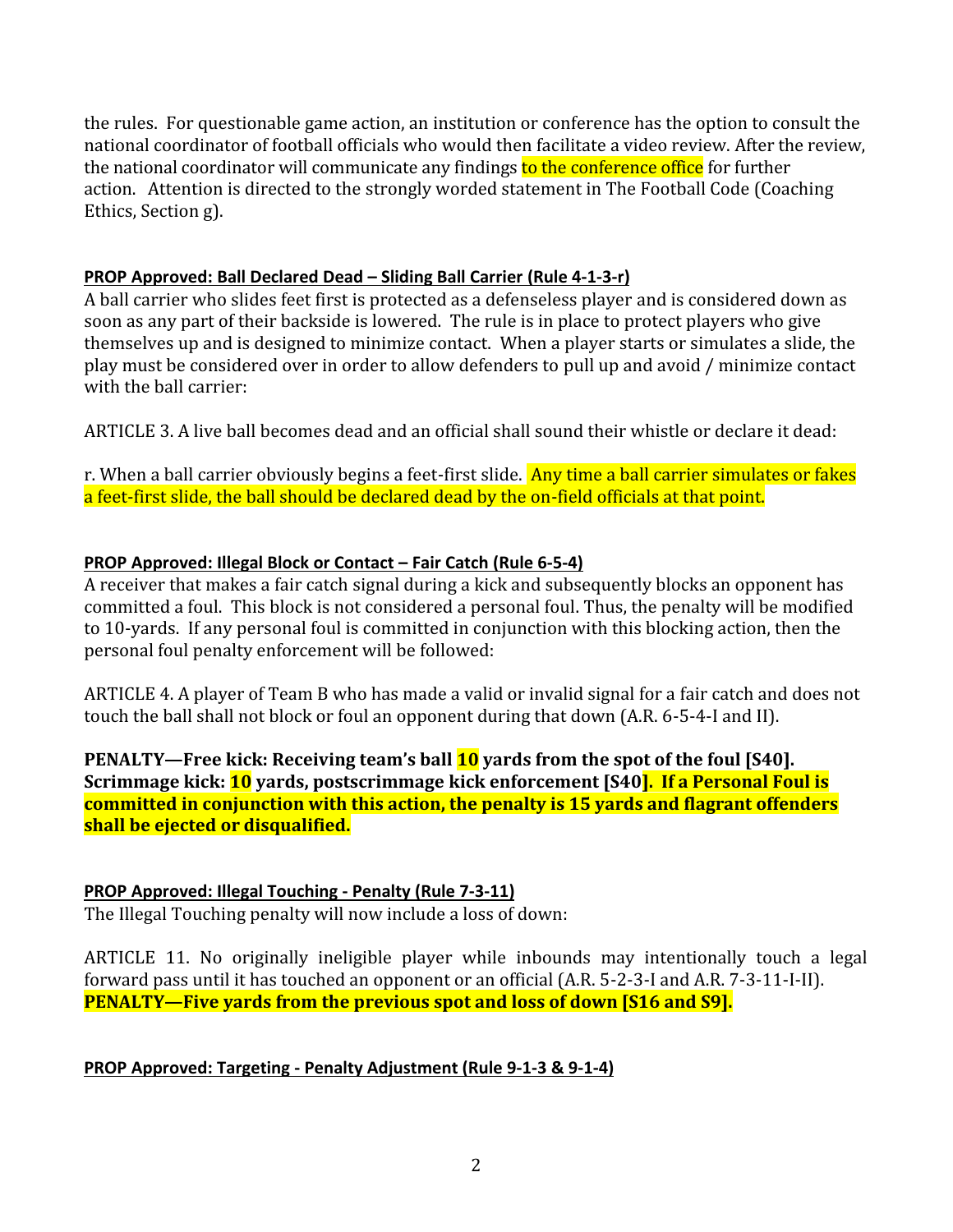Targeting is a player safety rule and is in place to change player behavior in terms of the use of the helmet to target opponents and for protection of defenseless players. This change to the penalty component is to ensure accuracy when there is a carryover disqualification in games involving instant replay:

**PENALTY—[ARTICLE 3 and ARTICLE 4]—15 yards. For dead-ball fouls, 15 yards from the succeeding spot. Automatic first down for fouls by Team B if not in conflict with other rules. For fouls in the first half: Disqualification for the remainder of the game. (Rule 2-27-12) For fouls in the second half: Disqualification for the remainder of the game and the first half of the next game. If the foul occurs in the second half of the last game of the season, players with remaining eligibility shall serve the suspension during the postseason or the first game of the following season.**

**If a player receives a third Targeting foul within the same season, disqualification for the remainder of the game and that player will receive an automatic one-game suspension in their team's next scheduled game. Targeting fouls subsequent to the player's third Targeting foul within the same season, disqualification for the remainder of that game and the player will receive an automatic one-game suspension in their team's next scheduled game. If the foul occurs in the last game of the season, players with remaining eligibility shall serve the suspension during the postseason or the first game of the following season. The disqualification must be reviewed by Instant Replay (Rule 12-3-5). [S38, S24 and S47] When the Instant Replay Official reverses the disqualification:**

**If the targeting foul is not in conjunction with another personal foul by the same player, the 15-yard penalty for targeting is not enforced. If the player commits another personal foul in conjunction with the targeting foul, the 15-yard penalty for that personal foul is enforced according to rule. (A. R. 9-1-4-VII-VIII)**

**If a player is disqualified in the second half, the conference has the option to consult the national coordinator of football officials who would then facilitate a video review. Based on the review, if and only if the national coordinator concludes that it is clearly obvious the player should not have been disqualified, the conference may vacate the suspension. If the national coordinator supports the disqualification, the suspension for the next game will remain.**

## **PROP Approved: Blocking Below the Waist (Rule 9-1-6)**

Blocks below the waist in the open field have not been allowed on kicks and change of possession plays for many years for player safety. The previous change in 2019 that limited blocking below the waist on scrimmage plays beyond 5 yards from the neutral zone has proven safer for the players. There is statistically significant injury data that knee injuries to players being blocked have been reduced since 2019. This new rule change further limits blocking below the waist in the open field:

ARTICLE 6.

a. *Team A prior to a change of team possession*: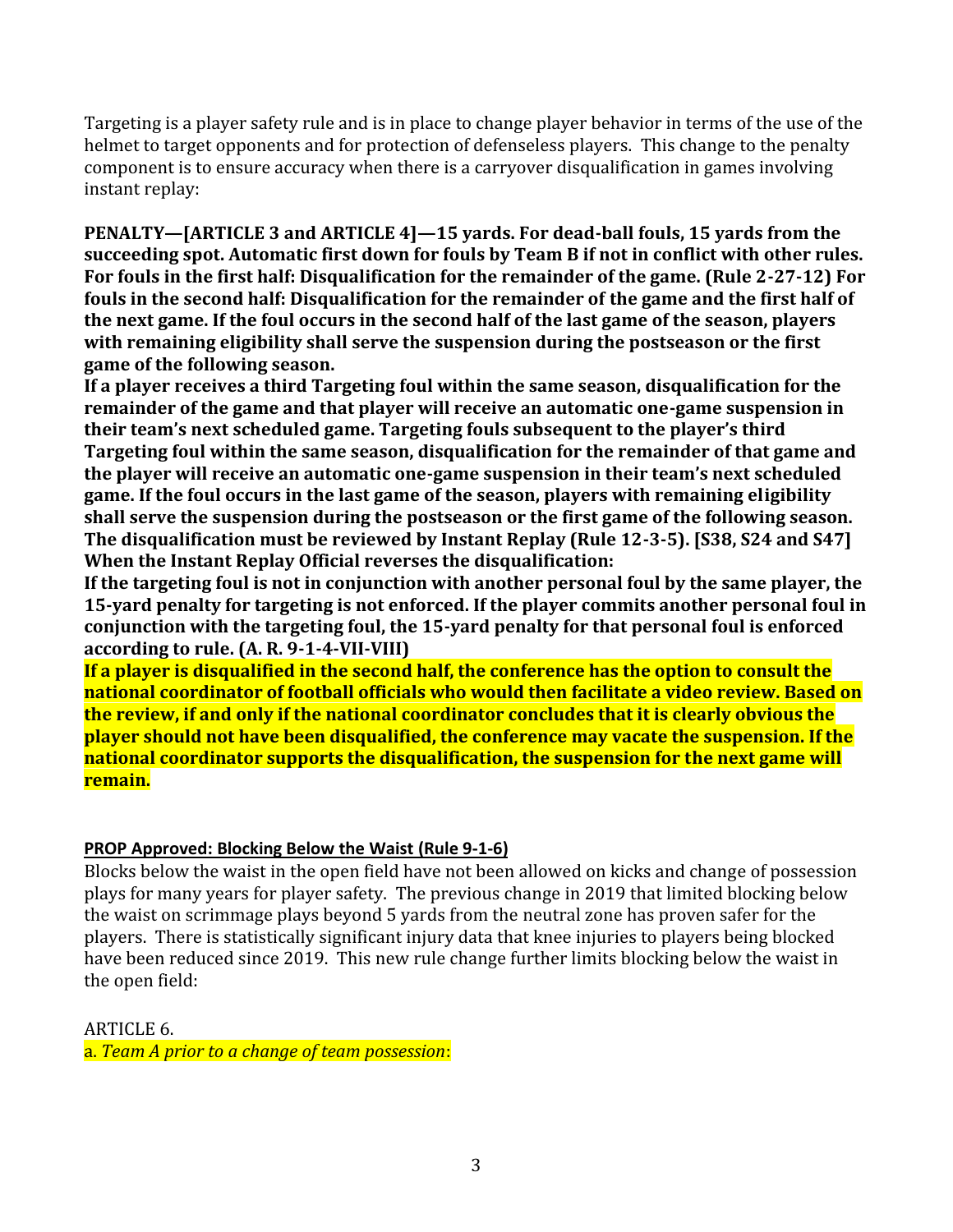- 1. Linemen with initial position completely inside the tackle box may legally block below the waist inside the tackle box on their initial line charge. A block initiated 1-yard beyond the neutral zone is considered within the tackle box. After the initial line charge, these linemen may block below the waist within the tackle box until the ball leaves the tackle box only if the force of the initial contact is directed from the front.
- 2. Stationary Backs lined up within the tackle box may block below the waist within the tackle box until the ball leaves the tackle box only if the force of the initial contact is directed from the front.

"Directed from the front" is defined as within the clock face region between "10 o'clock and 2 o'clock" forward of the area of concentration of the player being blocked.

3. All other Team A players are not allowed to block below the waist.

## b. *Team B prior to a change of team possession:*

- 1. Players aligned in a stationary position within 1-yard of the line of scrimmage within the tackle box may legally block below the waist in the tackle box on their initial line charge.
- 2. All other Team B players are not allowed to block below the waist except against a ball carrier.

#### **PROP Approved: Unsportsmanlike Conduct Fouls - Penalty (Rule 9-2-1-a-1 Penalty)**

The change to the Unsportsmanlike Conduct penalty brings the penalty enforcement in line with the enforcement for Personal Fouls on pass plays and kick plays. Namely, on successful pass plays, the unsportsmanlike conduct penalty may now be added to the end of the last run by the offense if there is no change of team possession during the down to ensure that the foul is penalized. Previously, if the pass were to gain more than 15 yards, a personal foul penalty by the defense during the pass would be added on, but an unsportsmanlike conduct penalty would have to be declined. This rule change aligns these two penalty enforcements:

**PENALTY—Unsportsmanlike conduct. Live-ball fouls by players: 15 yards [S27]. Live-ball fouls by non-players and all dead-ball fouls: 15 yards from succeeding spot [S7 and S27]. Automatic first down for live-ball and dead-ball fouls by Team B if not in conflict with other rules. Flagrant offenders, if players or substitutes, shall be ejected [S47]. For Team A fouls during free or scrimmage kick plays: Enforcement may be at the previous spot or, if the scrimmage kick crosses the neutral zone, the spot where the subsequent dead ball belongs to Team B (field-goal plays exempted) (Rules 6-1-8 and 6-3-13). For Team B unsportsmanlike conduct fouls during a legal forward pass play (Rules 7-3-12 and 10-2-2-e): Enforcement is at the end of the last run when it ends beyond the neutral zone and there is no change of team possession during the down. If the pass is incomplete or intercepted, or if there is a change of team possession during the down, the penalty is enforced at the previous spot.**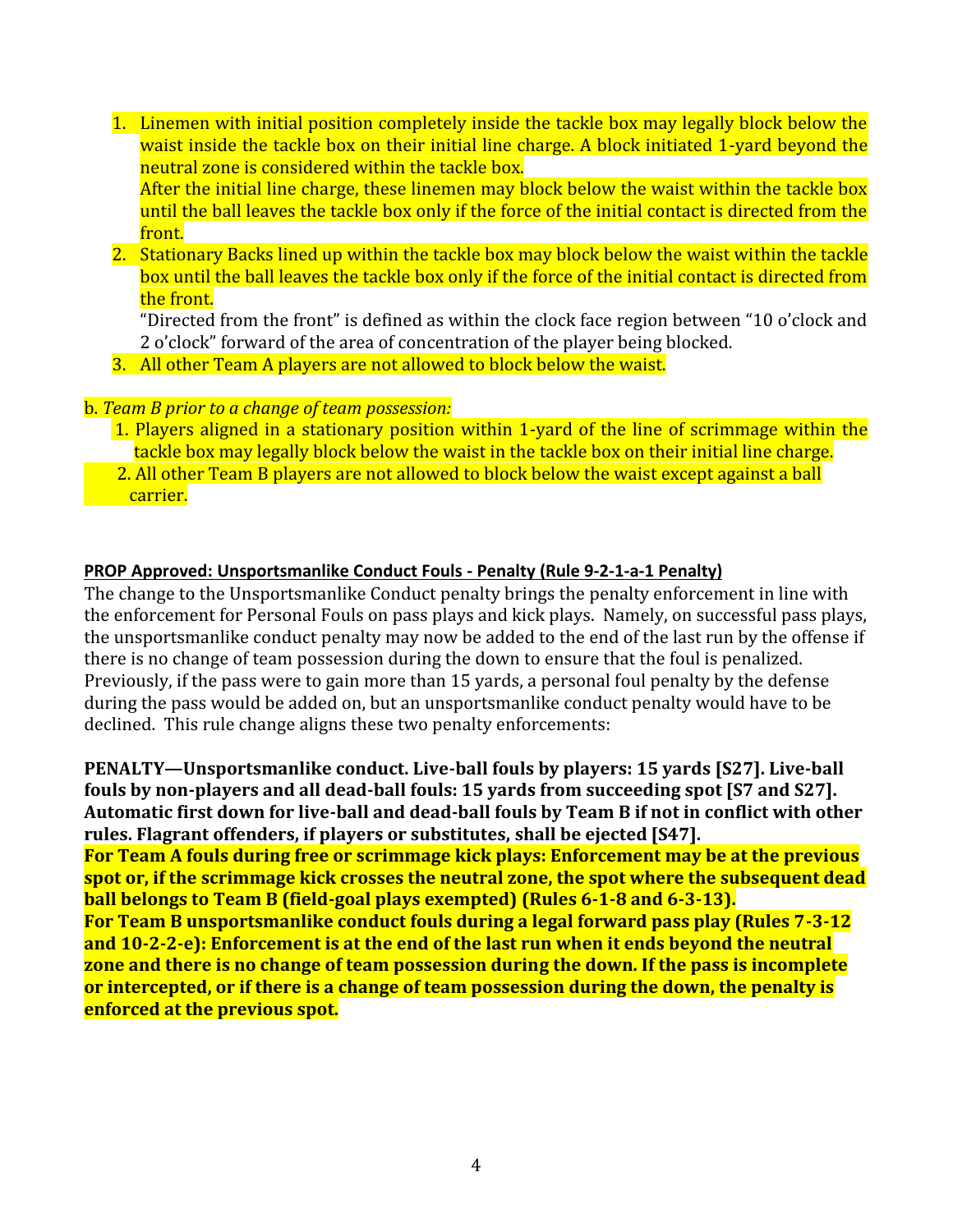## **PROP Approved: Holding and Use of Hands or Arms: Defense (Rule 9-3-4 [c-e] Penalty) (Delete Rule 9-3-5 & Rule 10-2-2-e-2)**

When the defense is guilty of holding, the current rule adds an automatic first down only if during the play a pass crosses the neutral zone and the defense commits a holding foul against an eligible receiver and the foul is beyond the neutral zone before the ball is touched. This will simplify the enforcement of holding by the defense and the penalty will include an automatic first down.

## ARTICLE 4. **PENALTY [c-e]—10 yards plus automatic first down if the first down is not in conflict with other rules [S42].**

## **Major Editorial Changes:**

## **Coaches' Booth (Rule 1-4-11-b)**

This codifies in the Rules for game management the expectation that the Coaches' booth for both teams are approximately equivalent in all aspects including locations in relation to the field.

b. Only voice communication between the press box and team area is permitted. Coaches' booth space and location must be approximately equivalent for the home and visiting teams and should be located in the traditional press box area. Where press-box space is not adequate, only voice communication may originate from any area in the stands between the 20-yard lines extended to the top of the stadium. No other communication for coaching purposes is permitted anywhere else.

## **Defenseless Player - Passer (Rule 2-27-14-a & 9-1-4 Note 2)**

To fully protect a defenseless player that is in a passing posture, the defenseless player rule is updated to reflect language that is in line with how the play is being officiated in the game.

ARTICLE 14. A defenseless player is one who because of their physical position and focus of concentration is especially vulnerable to injury. When in question, a player is defenseless. Examples of defenseless players include but are not limited to:

a. A player in the act of or just after throwing a pass. This includes an offensive player in a passing posture with focus downfield.

## **Fumble at Rest (Rule 7-2-5-b)**

Currently, when a fumble is at rest with no player attempting to secure it, the ball is declared dead and belongs to the fumbling team at the dead ball spot. This change will have fumbles at rest mirror the rule for fumbles out of bounds.

## ARTICLE 5.

a. *Backward Pass.* When a backward pass comes to rest inbounds and no player attempts to secure it, the ball becomes dead and belongs to the passing team at the dead-ball spot. b. *Fumble.* When a fumble comes to rest inbounds and no player attempts to secure it:

## 1. In advance of the spot of the fumble, the ball belongs to the fumbling team at the spot of the fumble.